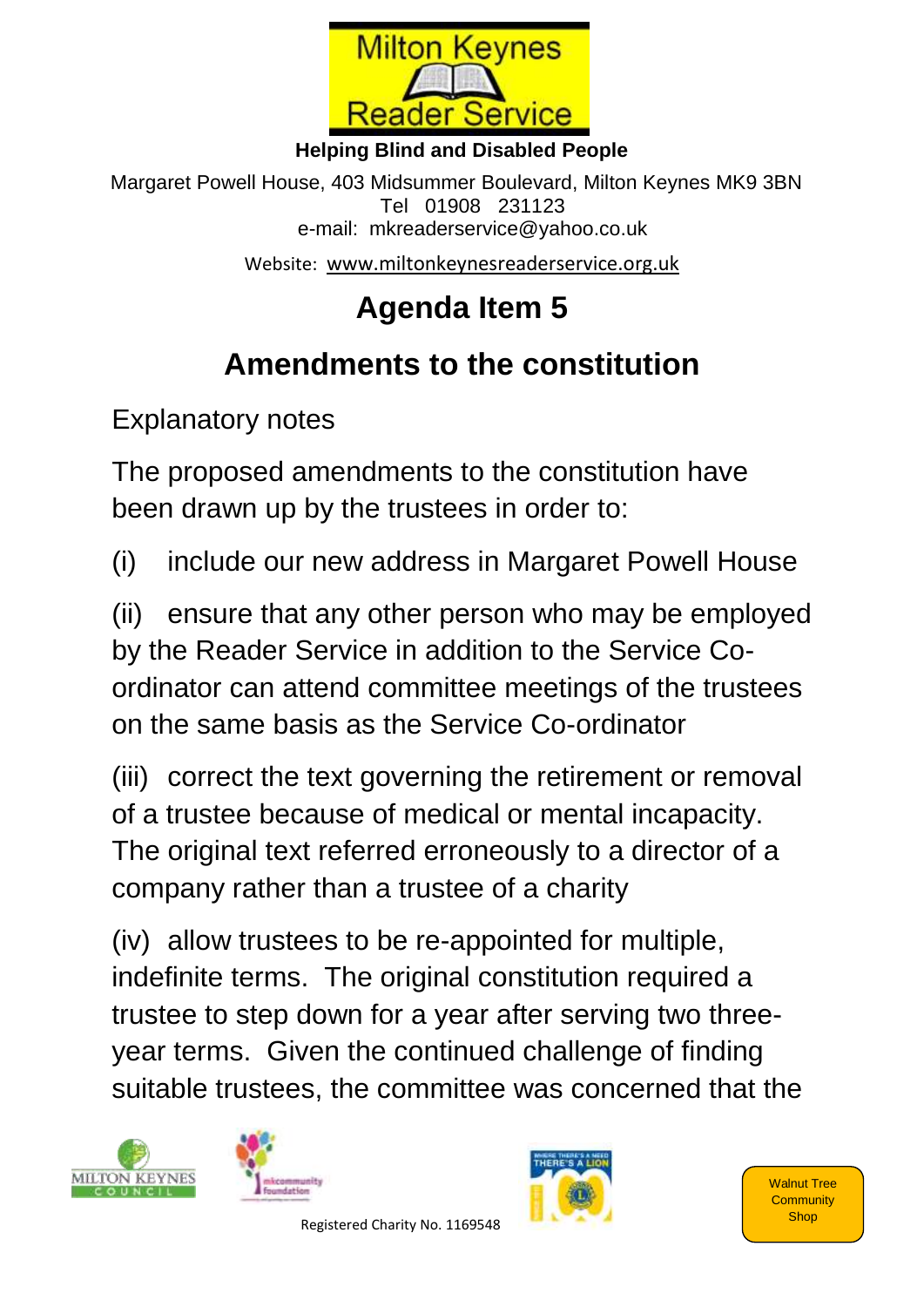original clause might cause problems in the future where we might be at risk of falling below the minimum number of trustees.

The resolution needs to be supported by 75% of those attending the AGM, providing that at least 5% of members attend the AGM.

## **Resolution A**

That the constitution of the Milton Keynes Reader Service be amended as set out below:

In Clause 2 'National location of principal office'

Replace:

"Small Meeting Place, 43 Marshworth, Tinkers Bridge, Milton Keynes, MK6 3DD"

with:

"First Floor, Margaret Powell House, 403 Midsummer Boulevard, Milton Keynes MK9 3BN"

In Clause 12 'Charity trustees' sub-clause (3) 'Number of charity trustees' paragraph (e) replace:

"The Service Co-ordinator employed by the CIO will be invited to attend meetings of the trustees in a non-voting capacity."

with: